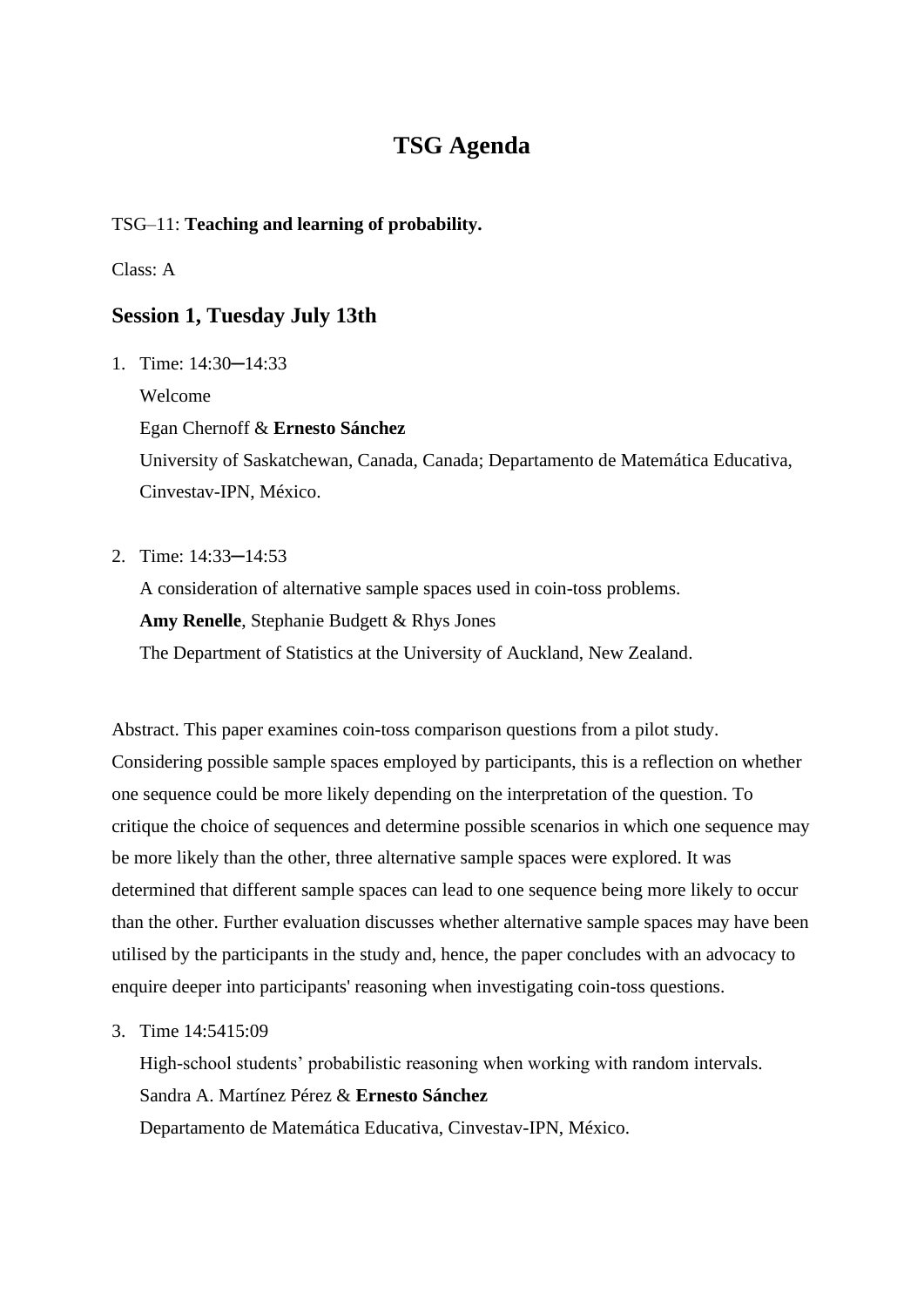Abstract. This work presents the characteristics and results of a design experiment whose research objective is to understand the role that introducing the concept of random intervals plays in high-school students' probabilistic reasoning. It also seeks to identify the characteristics of the students' reasoning and the difficulties when students face problems involving random intervals. The participants were 16 students aged 16–17 in fourth semester at high school. The experiment consisted of physical and computational simulations to estimate the probability that a random interval contains a given number from the frequential approach.

4. Time 15:10–15:25

Children's spatial cognitive strategies and their development from the perspective of microgenesis.

#### Zikun Gong & **Du Zhang**

Hangzhou Normal University, China; Xianlin Middle School, China

Abstract. This study chose 35 children aged 11 as the subjects and divided the Sample Space Tasks (SST) into three sections by considering their difficulty level. Taking ball-box model as examples, the model 1 is a simple task (take out one ball), the model 2 is a complex one (touching two balls), while the model 3 focused on independent repeated probability issues (touching a ball and put it back and touching the second ball). We explored students' cognitive strategy by conducting four rounds of investigations and experiments, that is pretest, intervention, post-test and micro-occurrence method. The results shown that the main strategies for 11-year-old children are: based on accurate sample space (labeling method, connecting method and drawing tree diagram). The development of children's cognitive strategy shown that it develops rapidly from the second level to the third level. The development speed of strategic level is fast first and then slow. Children have the potential of learning sample space and can reach a higher level through teaching.

5. Time 15:26 – 15:41

Teachers' epistemological assumptions that tend to govern their pedagogy while teaching probability.

## **Haneet Gandhi**

Department of Education, University of Delhi. INDIA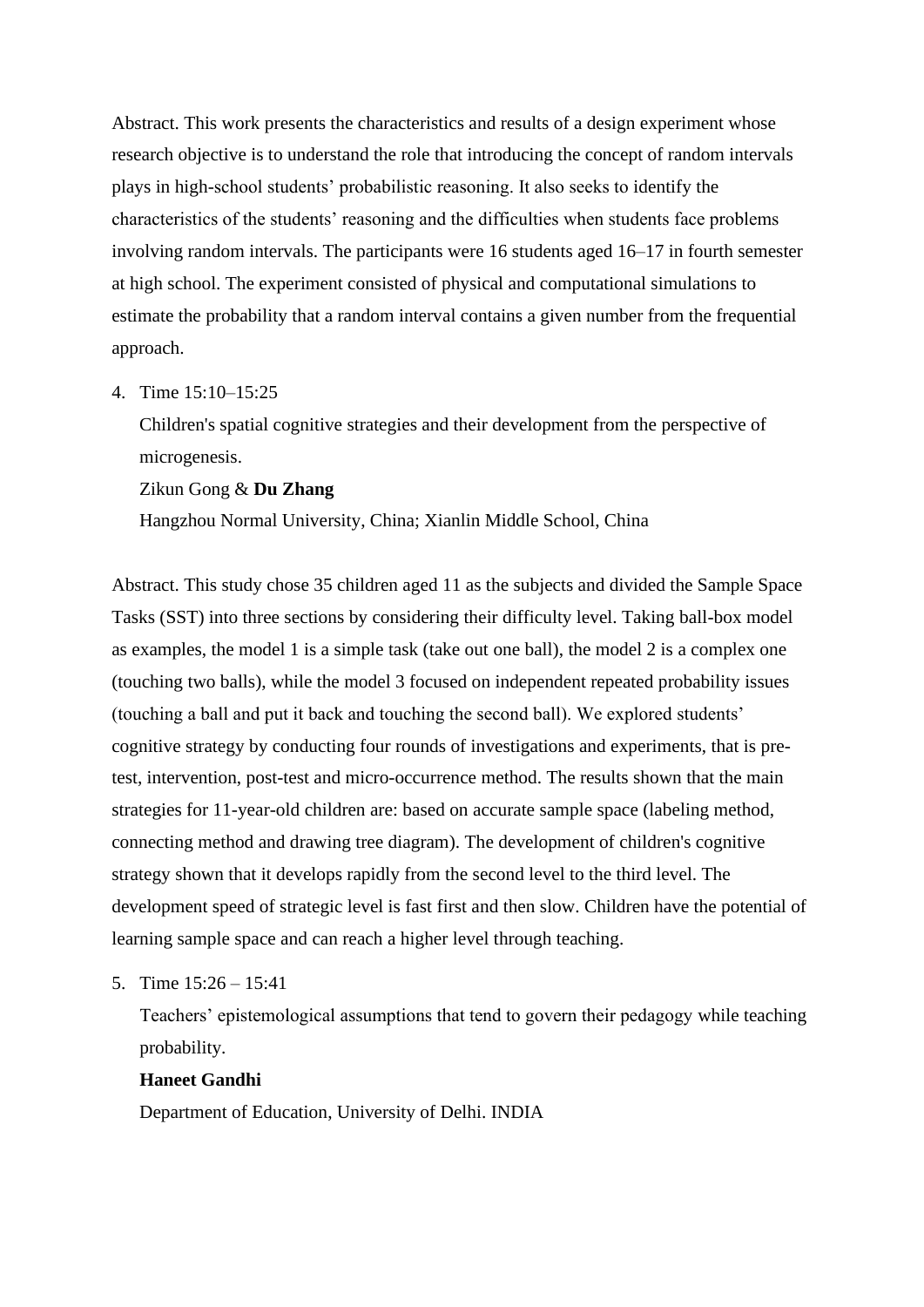Abstract. This study addresses the epistemological assumptions that seem to govern teachers' pedagogic strategies when they use random generators for teaching probability concepts, and how teachers make transitions between the three approaches of probability: namely, classical, frequentist and propensity approaches. Following the tenets of the interpretative paradigm, design tasks have been used in this study to know 42 teachers' prevalent epistemic considerations as they worked with an isomorphic resource. Sequencing teachers' pedagogic strategies related to an unfamiliar object (in teaching probability), helped in unravelling their dispositions to the perceptual properties, structural aspects of the object and other external generating conditions as determinants for their probabilistic deductions.

6. Time: 15:42 – 15:57

The emerging interplay between subjective and objective notions of probability in young children

**Sibel Kazak** & Aisling Leavy

Pamukkale University, Turkey; University of Limerick, Ireland

Abstract. To promote the development of young children's probabilistic intuitions through experience, we focus on the dual nature of probability, which is both subjective from an epistemological perspective and objective from a statistical perspective. This paper reports on a task design to bridge the two notions of probability and the task-based interviews with  $7 - 8$ year-olds. We explore how these two conceptions of probability interact in children's estimations of the likelihood of outcomes from chance events as new information is obtained from the data collected through both physical experiment and computer simulation. Our findings suggest that even though children have not reached the level of quantitative reasoning yet, several of them were able to use the data in a relatively reasonable way to update their subjective probabilities based on their personal beliefs.

7. Time 15:58–16:08

Establishing connections between language and probabilistic notions through a WODB task.

**Maria Ricart**, Pablo Beltrán-Pellicer & Assumpta Estrada University of Lleida, Spain; University of Zaragoza, Spain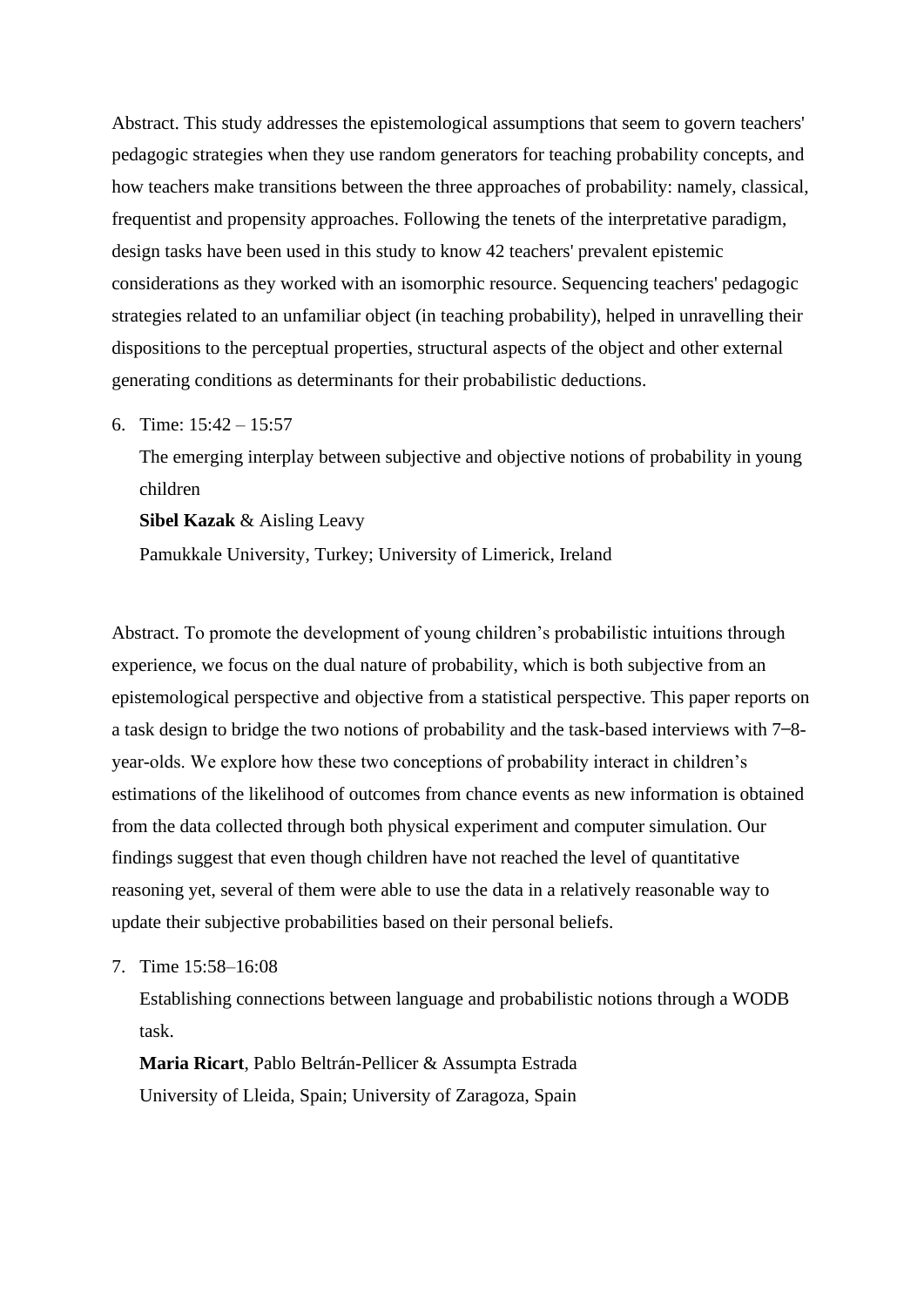Abstract. In this study, we analyse linguistic elements used by students of different educational levels (Early Childhood Education, Primary Education, Secondary Education and Higher Education) when they discuss around a WODB activity about probability, in order to explore their probabilistic ideas. The results allow to identify how and when students acquire the notion of equiprobable events and impossible event. It is concluded that this task can help teachers understand both cognition and language about probability of their students and, consequently, improve the implementation of mathematical instruction processes.

8. Time 16:09–16:19

Problem sequences for developing two basic notions: probability and expected value in Hungarian secondary schools.

**Oedoen Vancso** & Eszter Varga

Eötvös Loránd University, Budapest; Bornemissza Péter Highschool, Budapest

Abstract. This paper deals with a possible series of problems, with the today popular online betting in its focus. The goal is to foster students understanding and usage of such fundamental notions their as probability and expected value. The traditions of Hungarian Mathematics Education will be introduced and its connections with international trends will be demonstrated. After a summary and description of historical and theoretical background we will briefly introduce the core problem and some preparing and discussion problems.

9.  $16:20 - 16:30$ 

Understanding elements of a randomization test

#### **Susanne Podworny**

Paderborn University, Germany

Abstract. Drawing inferences from data is a skill that is often needed in everyday life. Almost every day we encounter situations in which decisions have to be made based on data. Randomization tests are an approach to introduce learners to inferential reasoning, but several elements are needed to conduct a randomization test. Which elements do learners can cope with and which ones they struggle with is presented in this paper.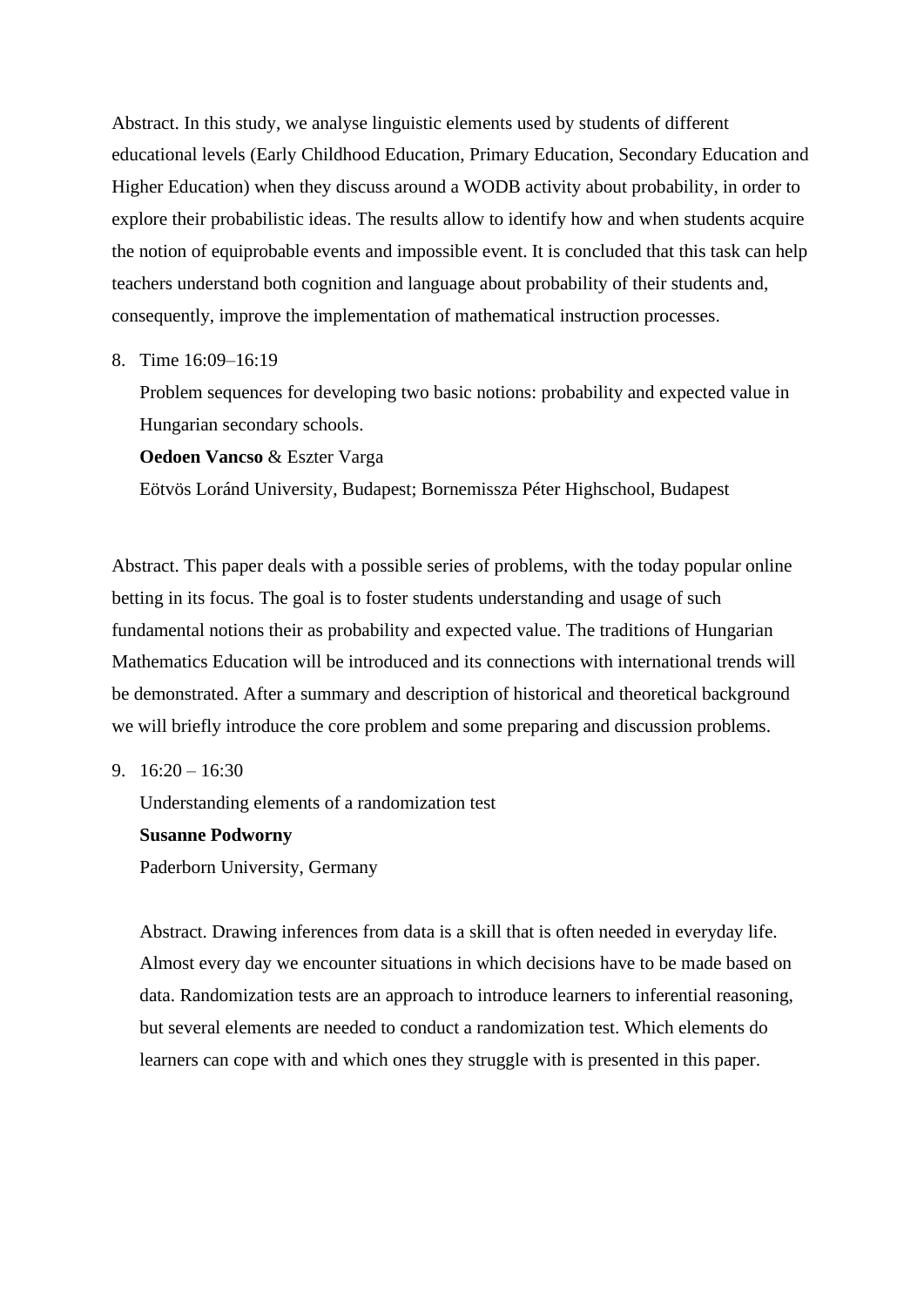#### **Session 2, Wednesday July 14th**

10. Time 19:30 – 19:49

Self-reported practices of probability teaching: the use of the frequentist approach, manipulatives and technological tools

## **Vincent Martin, Mathieu Thibault & Marianne Homier**

Université de Sherbrooke, Québec, CA, Université du Québec en Outaouais, Québec, CA

Abstract. The first stage of a study in Québec enabled us to draw up a statistical portrait of probability teaching practices self-reported by 626 teachers at the primary and secondary levels (with students aged from 6 to 17 years old). For the second stage of the study, discussed here, we wanted to elaborate on some of the questionnaire answers and to discuss professional development avenues inspired by the teachers' experience. We conducted onehour individual interviews with eight teachers at various levels of primary and secondary school who had taken part in the first stage and whose self-reported teaching practices were considered to be exemplary according to five criteria. By means of a content analysis of their discourse, we explore issues surrounding certain self-reported probability teaching practices through examples related to the use of the frequentist approach, manipulatives and technological tools. Firstly, for the use of the frequentist approach in probability teaching, the way the situations are carried out varies from one participant to another, in terms of the person running the trials (students or teacher), the size of the generated samples and the compilation method for the trials that were done. Secondly, regarding the use of manipulatives in probability teaching, the participants mentioned using unusual manipulatives for different reasons: to enable students to visualize a situation, to run trials or to support students' probabilistic reasoning. Thirdly, for the use of technological tools in probability teaching, the participants mentioned using a simulator, but some mentioned the use of other technological tools, including spreadsheets, programming tools, videos, and websites. Furthermore, if the intentions behind the use of these technological tools vary, the participants all stated that they used these tools themselves most of the time.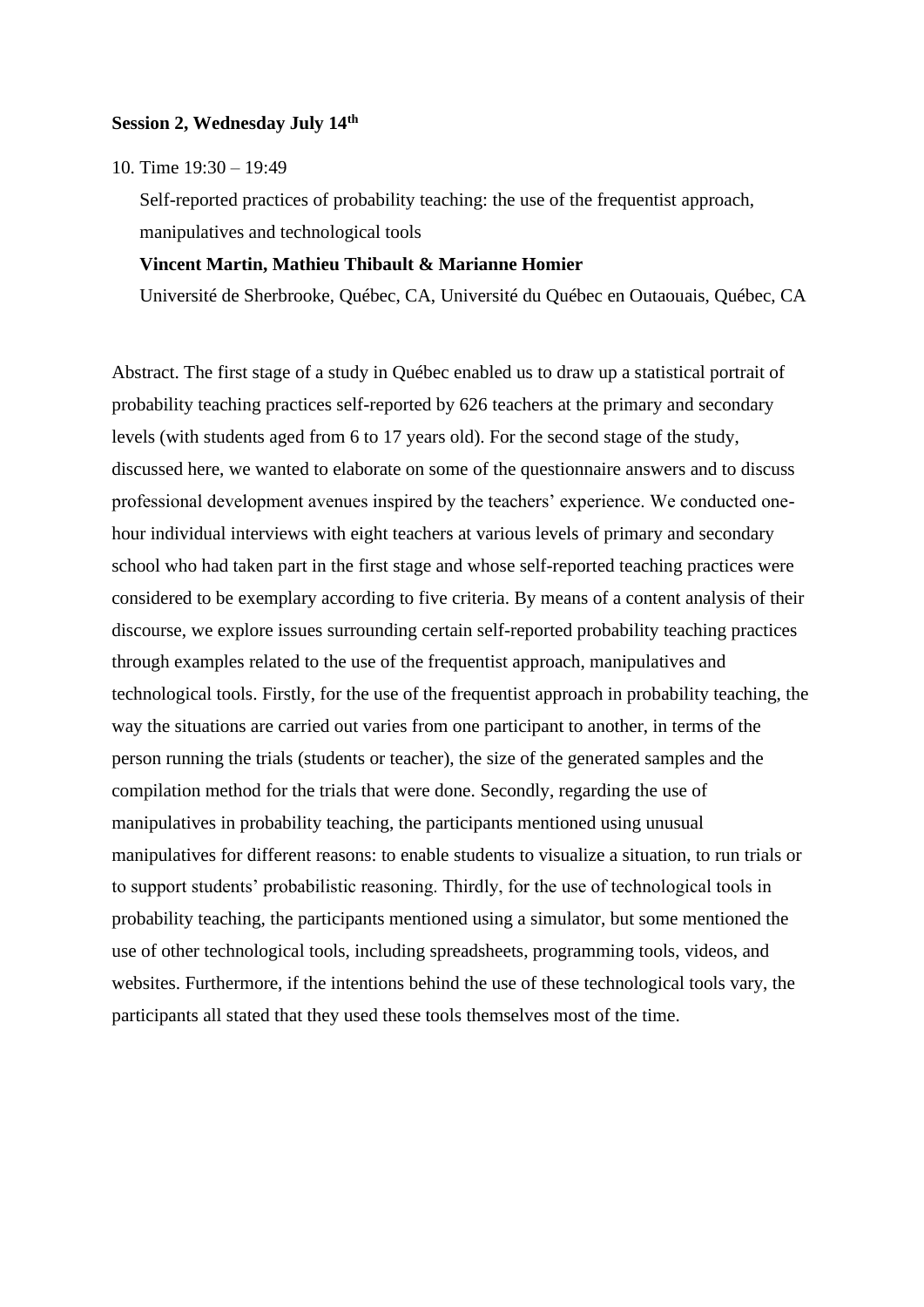#### 11. Time 19:50 – 20:05

Is it in the cards?!? Revealing consequential probability **Egan Chernoff<sup>1</sup>**, Nat Banting<sup>2</sup> & Ryan Banow<sup>1</sup> <sup>1</sup>University of Saskatchewan, Saskatchewan, Canada. <sup>2</sup>Marion M. Graham Collegiate. Saskatchewan, Canada.

Abstract. A number of memorable tasks have been revealed through collegial exchanges with underlying philosophical, theoretical, potentially nefarious motivations. Such was the origin of the probability problem, and the mutual difference of opinion presented here. This article recounts how, together, we explore and quarrel about the probabilities stemming from a simple standard deck of cards sitting on a table, with moments of consensus spiraling into low points of discontent and back again, as our actions and reactions create intriguing, yet disconcerting, consequences. Opposing arguments are presented in hopes of arriving at consensus, but maybe, just maybe, it is not in the cards.

### 12. Time 20:06–20:16

The frequentist approach of probability, from random experiment to sampling fluctuation **Jannick Trunkenwald**<sup>1</sup>, Fernand Malonga Moungabio<sup>2</sup> & Dominique Laval<sup>1</sup> <sup>1</sup>LDAR Université Diderot Paris 7, France : <sup>2</sup>Université Marien Ngouabi, Congo

Abstract. This article deals with an introduction of probability in high secondary school through sensory world. This approach is based on sampling fluctuation with empirical observations of frequencies. Initially, we analyze how students work on such a task by using dices, pencil and paper. We then identify the use of schemes and data visualization by students. Considering scheme as a primitive form of algorithm, we observe interactions between algorithmics and mathematics. In class, students know how to use notion of frequency, but linking frequencies with probability appears as a difficult issue. This enables us to identify entry points, as well as sticking points that could be avoided by the uses of computing. We then decide to consider contribution of algorithmics to introduce frequentist approach.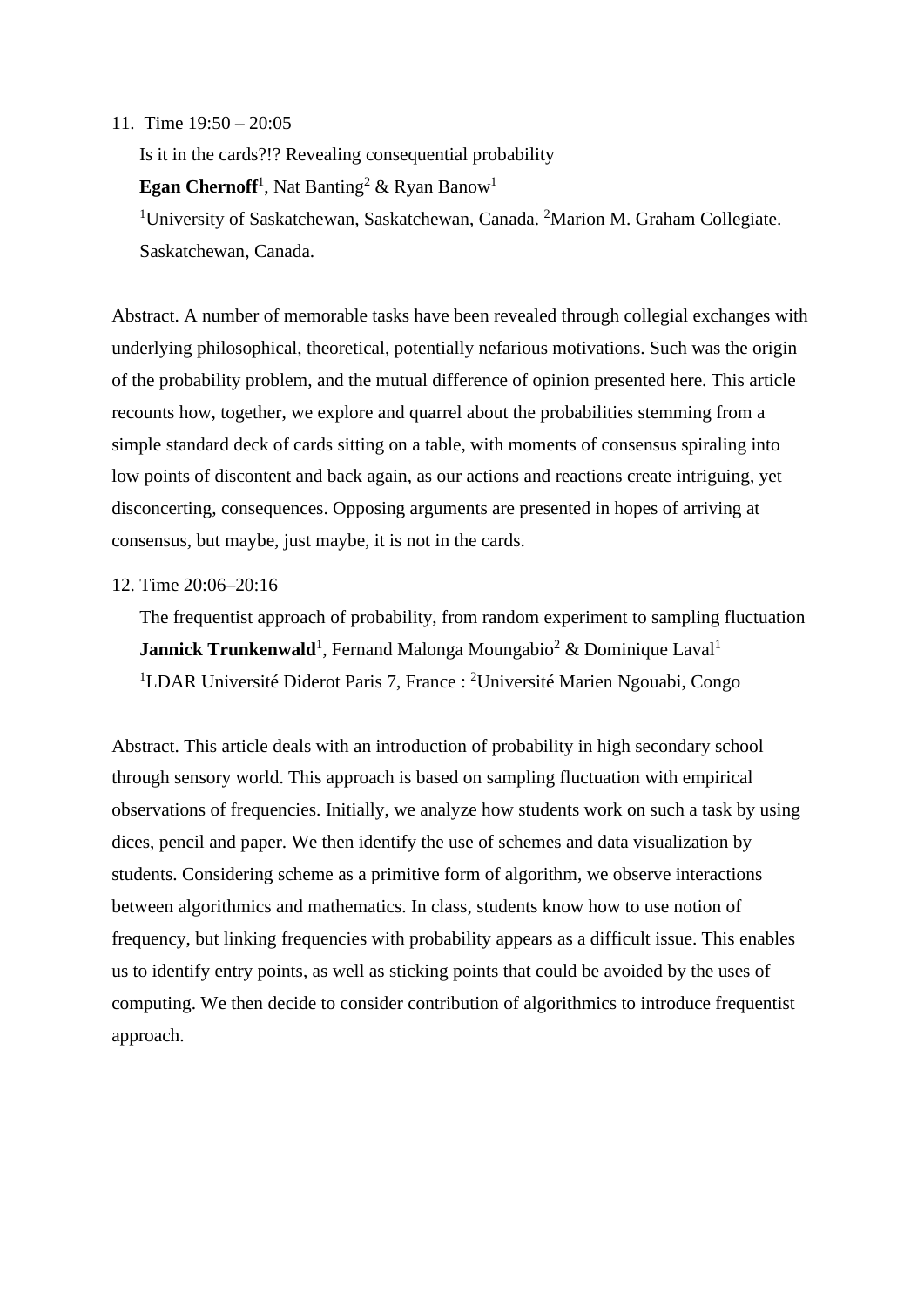#### 13. Time 20:17 – 20:27

Alice in Randomland: differences in attitudes of future primary school teachers towards probability and its teaching Claudia Vázquez, **Flavio Guiñez**, Camila Brito & Salomé Martínez Universidad de Chile and Pontificia Universidad Católica (Chile)

Abstract. This paper reports the results of a study that seeks to investigate how attitudes towards probability and its teaching of future primary school teachers are influenced by interacting with the book "Alice in Randomland" aimed to stimulate the interest in probability and to provide opportunities for its learning. For this, a scale of attitudes towards probability and its teaching was applied to 40 future teachers, before and after interacting with this didactic resource. Preliminary results show significant changes in student attitudes, particularly in the affective component towards probability.

## 14. Time  $20.28 - 20.38$

Modeling eliciting activities for the teaching of the probability in a computer environment.

### **Santiago Inzunza**

Universidad Autónoma de Sinaloa, Culiacán, MX

Abstract. In this article we describe the results of a learning trajectory based on Model Eliciting Activities (MEA) in a computer environment for an introductory probability course with university students. The results show that model building was a difficult activity for students in the initial phase of the learning trajectory. Among the main difficulties is the lack of identification of key components of the problem and consider equiprobable events that are not (equiprobability bias). In the problems that frequency information is available as a starting point, the students built the model with the observed data, without taking into account the frequency variability. The students were aware of the relevant information for modeling as the trajectory activities were developed.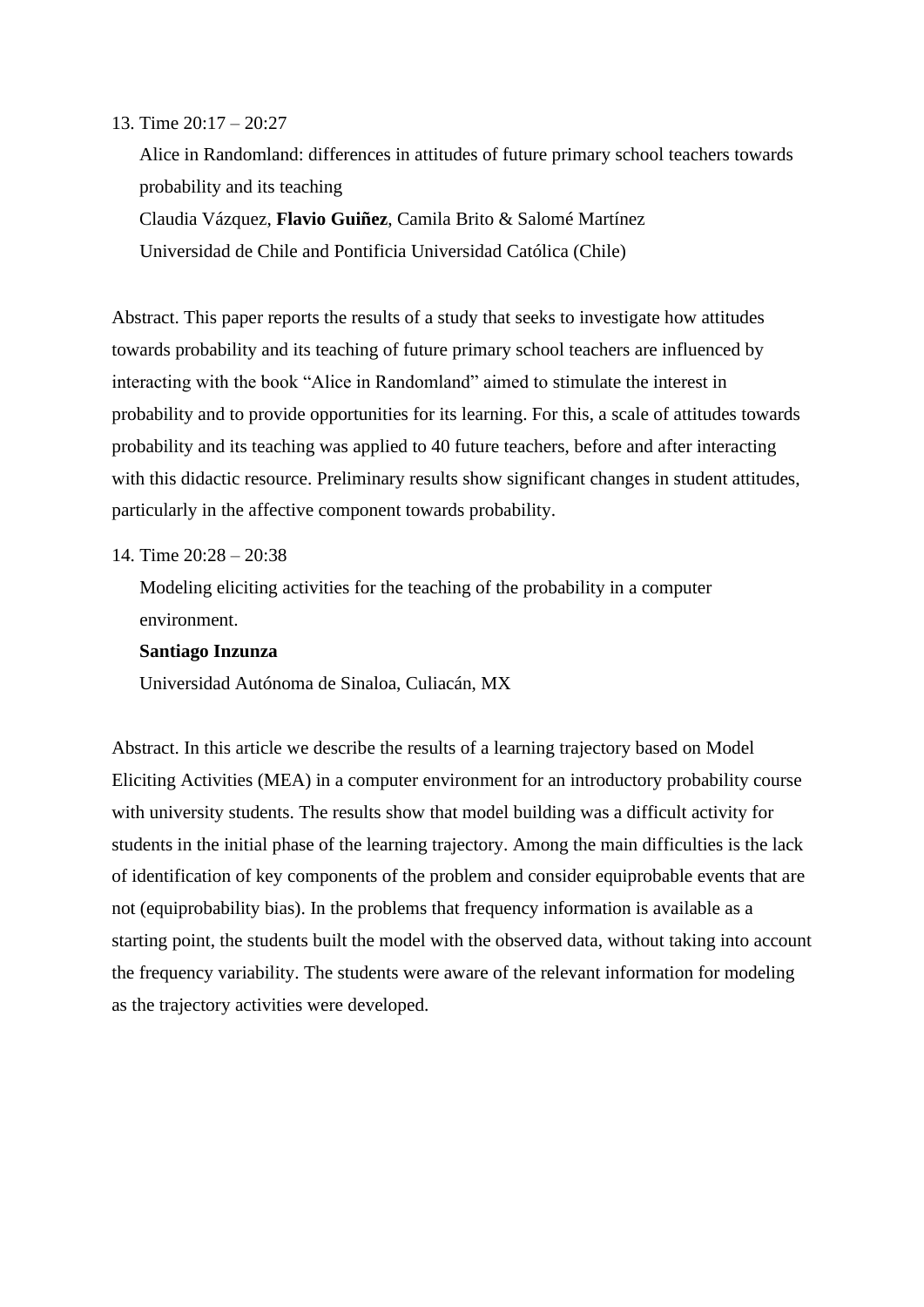#### 15. Time 20:39 – 20:49

Developing a learning progression for probability based on the GDINA model in China.

## **Bai Sheng-nan** & Han Ji-wei

Collaborative Innovation Center of Assessment toward Basic Education Quality, Beijing Normal University, Beijing, 100875; School of Mathematics and Statistics, Northeast Normal University, Changchun, Jilin, 130024.

Abstract. This research focuses on developing a learning progression of probability for middle school students, and it applies GDINA model in cognitive diagnosis models to data analysis. GDINA model analysis firstly extracted nine cognitive attributes and constructed their attribute hierarchy and the hypothesized learning progression according to previous studies, curriculum standards and textbooks. Then the cognitive diagnostic test was developed based on Q-matrix theory. Finally, we used GDINA model to analyze a sample of 1624 Chinese middle school students' item response patterns to identify their attribute master patterns, verify and modify the hypothesized learning progression. The results show that, firstly, the psychometric quality of measurement instrument is good. Secondly, the hypothesized learning progression is basically reasonable and modified according to attribute mastery probability. The results also show that the level of probabilistic thinking of middle school students is improving steadily. However, students in grade 8 are slightly regressive. These results demonstrate the feasibility and superiority of using cognitive diagnosis models to develop a learning progression.

## 16. Time 20:50–21:00

Secondary school students' strategies in solving permutation problems. **Lamanna Luca,** Magdalena Gea & Carmen Batanero Free University of Bozen-Bolzano, Italy; University of Granada, Spain

Abstract. This study is part of a wider investigation which aims to explore the effect of instruction on the combinatorial reasoning of secondary school students in Italy, focusing on students' performances and on strategies developed during problem solving activities. Two groups of students – one with instruction  $(51)$  and one without  $(64)$  – were given a questionnaire consisting of 13 problems solvable through the application of different combinatorial operations. This study focuses on the results obtained in the two items of the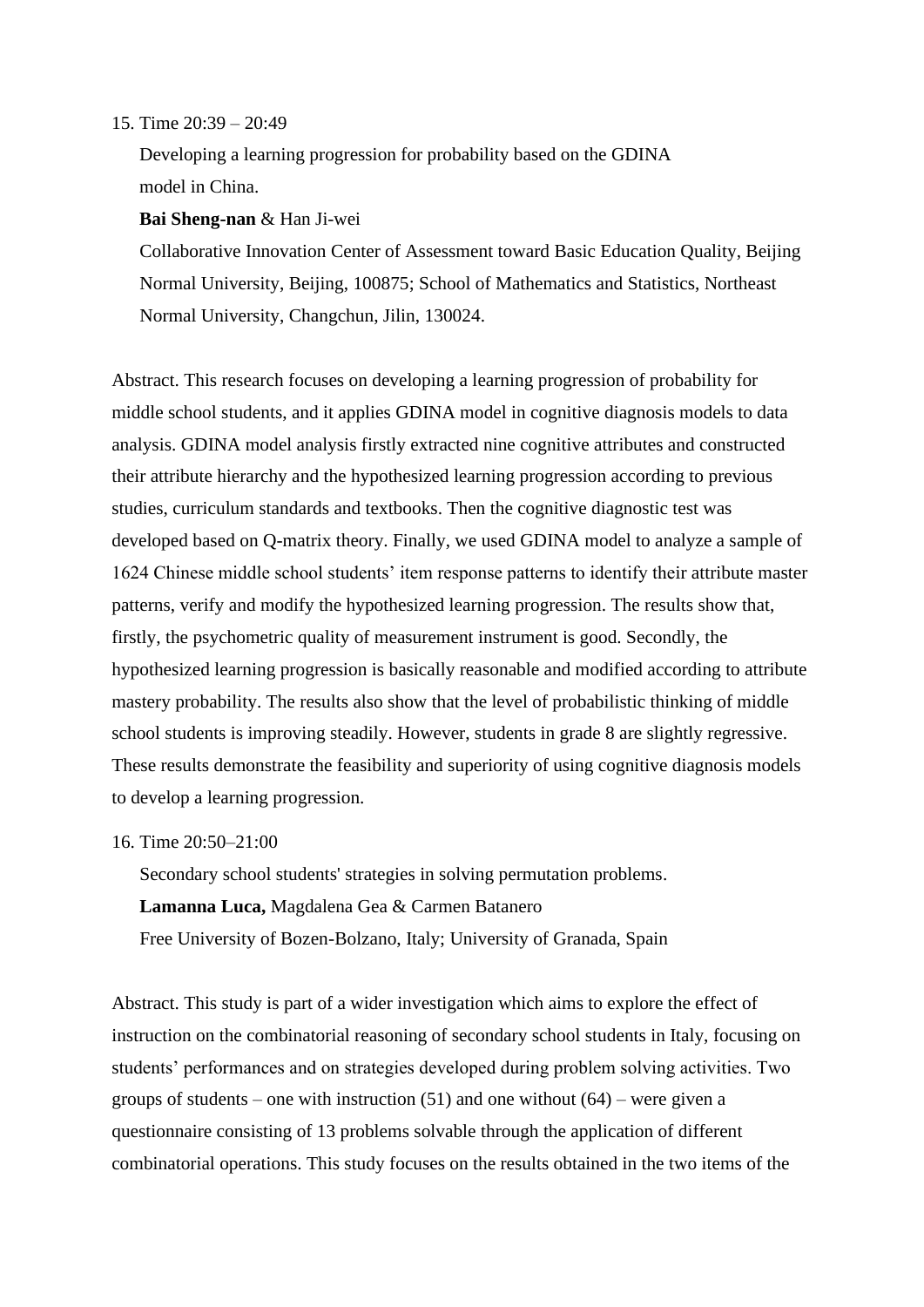questionnaire dealing with simple permutations. All the questionnaires were analysed, and the strategies used by the students were described, also dividing the results according to each of the variables considered. Even though results show a persisting lack in students' combinatorial abilities across both groups, an overall increment in the number of correct answers was observed in the smaller group of students. This suggests that instruction has, in general, a positive effect on students' reasoning. The two groups demonstrated a different development of the strategies; students who did not received explicit instruction mainly developed constructive strategies such as enumeration – used both as a primary strategy and as a resource to support other strategies – while the students of the second group tended to prefer arithmetic strategies or formulas. Instruction seems to have an effect on students' combinatorial reasoning, in agreement with the findings of Fischbein and Gazit (1988), even though many students with instruction still use enumerative strategies. The study provides a first exploration aiming towards the characterization of the evolution secondary school students' combinatorial reasoning, even though results were obtained from a relatively small sample, remarking how instruction should be considered as an active variable in the development of combinatorial reasoning.

#### **Session 3, Saturday 17th**

## 17. Time: 21:30 – 21:50

From towers of linking cubes to the binomial expansion theorem: what can be learned about combinatorics?

## **Gale Russell**

University of Regina

Abstract. This paper presents an account of the ongoing development of a multi-tiered task that I have been using with third year university pre-service teachers with a variety of mathematics backgrounds (one university mathematics class, because they had to take it, to math majors) and mathematical confidence levels (spanning from expert to terrified). I have also had opportunities to do these tasks with all levels of mathematics teachers and mathematicians, and the task has started to be used within middle years and high school mathematics classes with positive anecdotal results.

The task starts with the posing of the following question: "How many different 3-cube high towers can be built using only two colours of linking cubes," a question I first asked to gather evidence of my pre-service teacher students' understanding of permutations and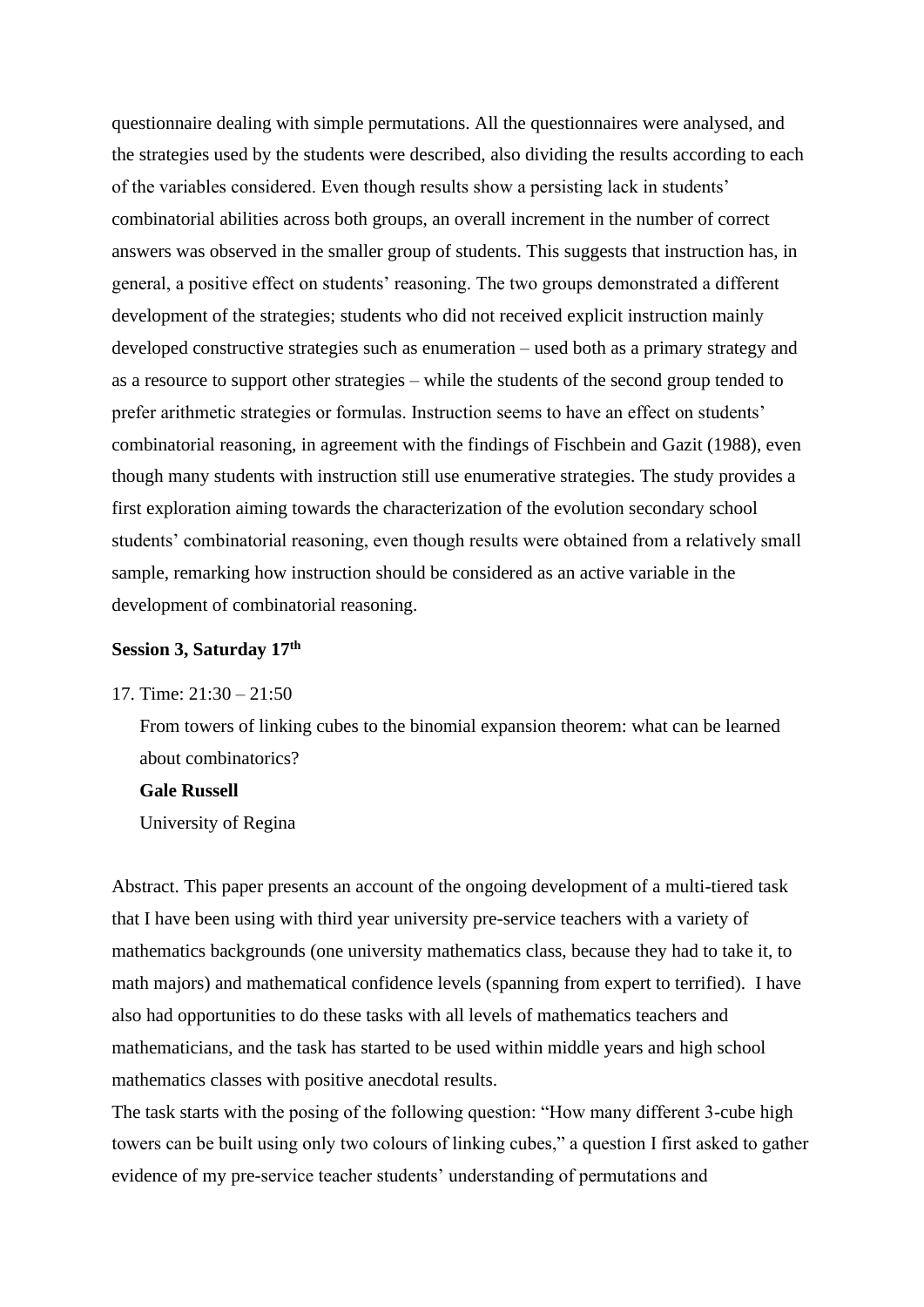combinations. My paper speaks to how that initial question was engaged with, how I have continued to add more questions to follow the first, and how those questions have taken all of us on a learning journey through permutations and combinations, language in mathematics learning and communicating, abstraction and generalization from patterns, providing arguments in defense of conclusions, Pascal's triangle, and the Binomial Expansion Theorem. Rather than a paper that shares quantitative data and analyses, this paper is meant to be a sharing of ideas, ponderings, and possibilities in the hopes of further learning and collaborations.

#### 18. Time 21:51 – 22:06

How can probability reasoning protect adolescents from problem gambling? **Caterina Primi** & Maria Anna Donati NEUROFARBA - University of Florence. Italy

Abstract. Despite the restrictions to gamble for youth, prevalence studies report that a large number of adolescents are involved in gambling activities and that they are at higher risk for developing gambling problems compared to adults. Some cross-sectional studies revealed that adolescent problem gamblers are more prone to mistaken views about randomness when compared with non-problem gamblers, and they held erroneous beliefs about their chance of winning. The aim of this study was to develop and evaluate a school-based preventive intervention aimed to modify gambling-related distortions on at-risk adolescents, focusing the training activity on the concept of probability. Participants were 72 adolescents (89% males, mean age=16.87, SD=1.14 years) attending technical high school in a neighborhood of Florence (Italy). An experimental design was conducted with two groups (Training vs. No Training), and two measurement times (pre-test and post-test sessions). Participants were randomly assigned to each group. After 1 week from the pre-test, the intervention began with the first didactic unit which was aimed at introducing the concept of probability, in particular the independence of random events and equiprobable and non-equiprobable random events. The intervention was attended only by the Training group. After 1 week, there was the second didactic unit, which was focused on reasoning in probabilistic terms inside cold and hot contexts. After another week, the post-test was administered to both the groups. Results showed a significant interaction between groups and time (F  $(1,54) = 8.14$ , p = .006,  $\eta^2$  p = .170). Adolescents who attended the intervention reported a significant reduction of gambling-related distortions. Findings suggest that teaching probability is effective in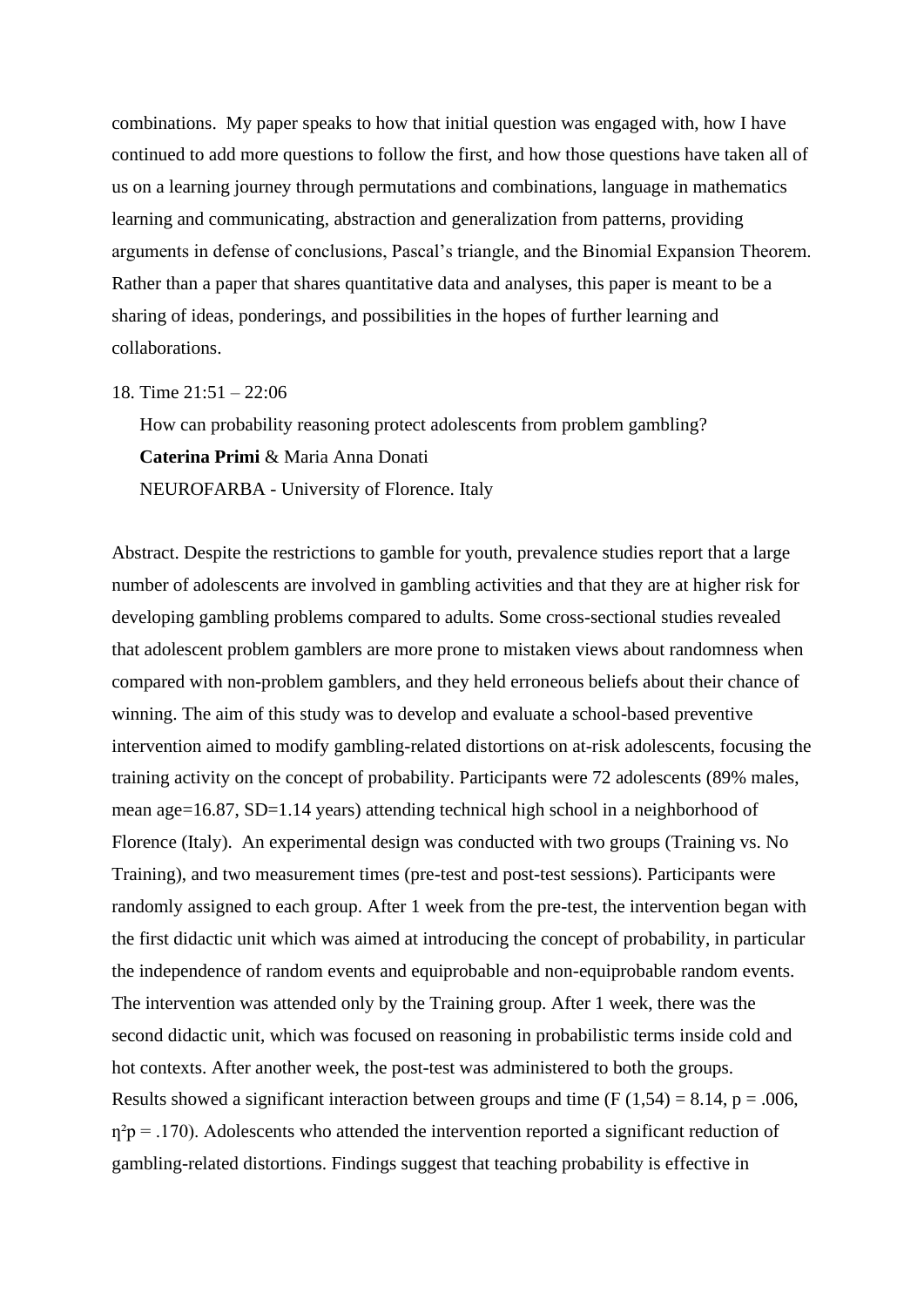reducing the susceptibility to gambling-related distortions by acting on the reasoning competencies useful to reduce the susceptibility to erroneous cognitions about gambling with regards to personal control on gambling outcomes.

19. Time 22:07–22:22

The Mathematical work of secondary teachers in the domain of probability in Chili. **Katherine Machuca Pérez**

Pontificia Universidad Católica de Valparaíso

Abstract. The purpose of this qualitative research is to study the mathematic activity in front of tasks resolution into the domain of probability context of mathematic modelling, which is shown by the high school mathematics teacher in pre-service and in-service training. We consider the Mathematical Working Space (MWS) model as a theoretical support, methodological design, case study of a team of 27 teachers. We will analyze mathematical objects under a semiotic, instrumental and discursive dimension, identifying vertical and privileged plains, the paradigm applied and the different strategies used. We will show our results by contrasting "a priori" and "a posteriori" analysis about the implemented task.

20. Time: 22:23 – 22:33

The computer simulation as a resource to teach normal distribution. **Jesús Salinas** & Julio César Valdez Colegio de Ciencias y Humanidades, Plantel Vallejo, UNAM, México.

Abstract. This manuscript shows the preliminary results of a teaching experiment with which we seek to analyze the potential that technology has as a resource to teach Normal distribution. To do so, we designed a lesson whose main approach was the use of an educational software. The lesson was applied to a group of high-school students in a regular course. Among the main results, we observed that the computer simulation allowed the subjects to use the notion of normal distribution for the approximation of the solution to a binomial problem. Then, the use of the software, under the teacher's guidance, helps the students' learning due to its intuitive approach to concepts that are difficult to understand formally, such as the Law of Large Numbers and the Central Limit Theorem, which represent a key support to study normal distribution.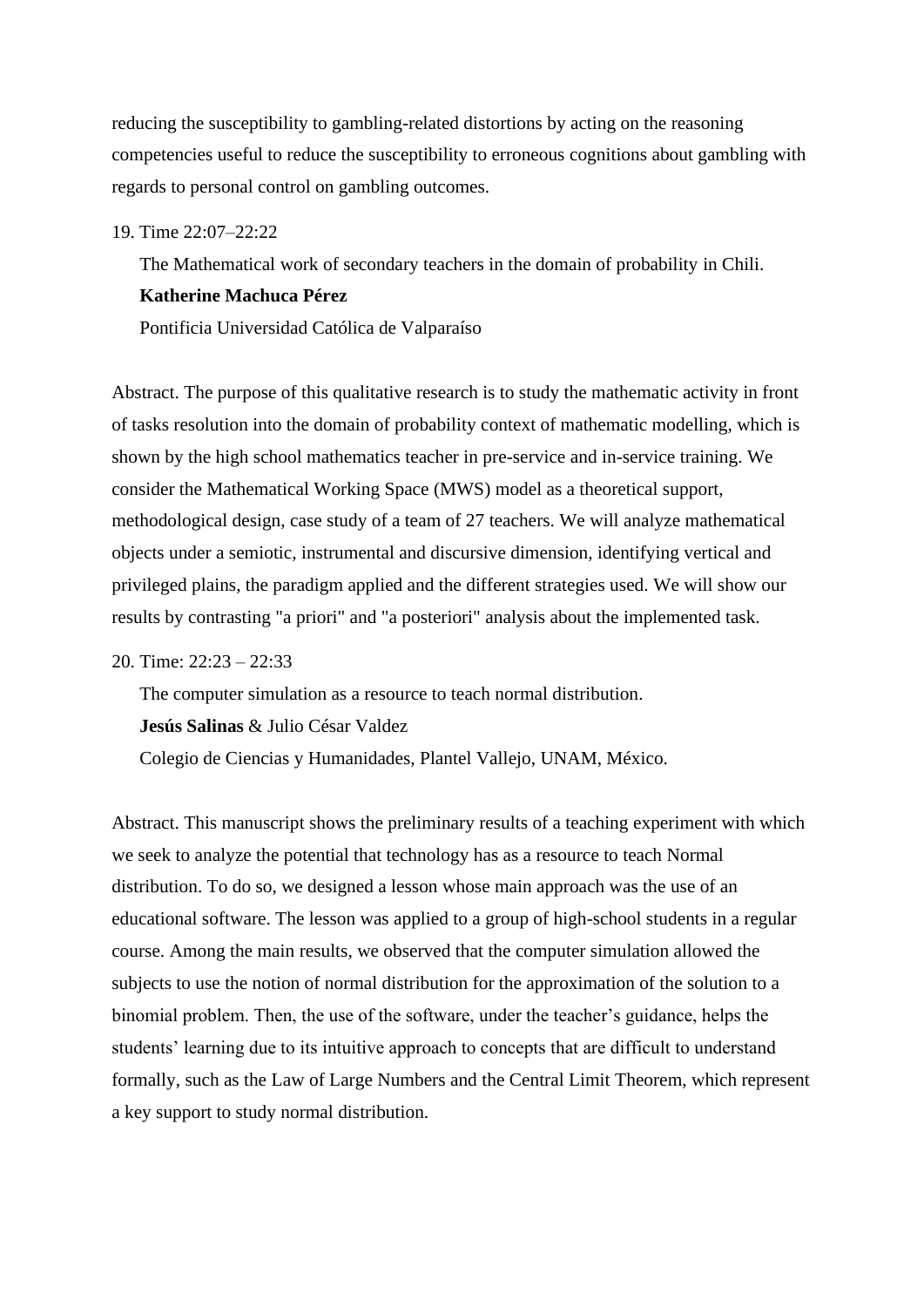#### 21. Time 22:34 – 22:44

Use of the empirical rule in the course of probability: an application proposed by students.

**Beatriz A. Rodríguez González**, Gabriela Noemí Figueroa Ibarra, Omar Alejandro Guirette Barbosa, Héctor Antonio Durán Muñoz & Difariney González Gómez Universidad Politécnica de Zacatecas, México; Universidad Nacional de Colombia, Colombia.

Abstract. The interest of this paper lies in the current importance in the field of research teaching of statistics, which have been highlighted major difficulties for students to understand the concepts related to probability. In this regard, we have chosen the concept of empirical rule and practical application created by 30 students (under the approach of problem posing) use, in order for students to engage some measures of central tendency and dispersion of descriptive statistics, so students can calculate and understand the use of the rule using the empirical probability approach.

#### 22. Time 22:45-22:55

Confidence and competence of Indonesian secondary school students in completing probability tasks.

## **Bustang Bustang**

Loughborough University and Universitas Negeri Makassar. England, UK.

Abstract. This study investigated secondary school students' confidence and competence in solving probability problems relating to three well-known probability misconceptions, namely: representativeness heuristic, equiprobability bias, and ratio bias. An 11 multiplechoice-item questionnaire, inviting requests for students' justifications and confidence ratings, was given to 160 Indonesian secondary school students (aged 14-15). Following this, several students were interviewed based on their responses to the questionnaire, representing the variety of response and justification types for each of the items in the questionnaire. Students' responses and reasoning, along with their confidence ratings, are discussed in order to reveal Indonesian secondary school students' confidence and competence in responding to various probability problems.